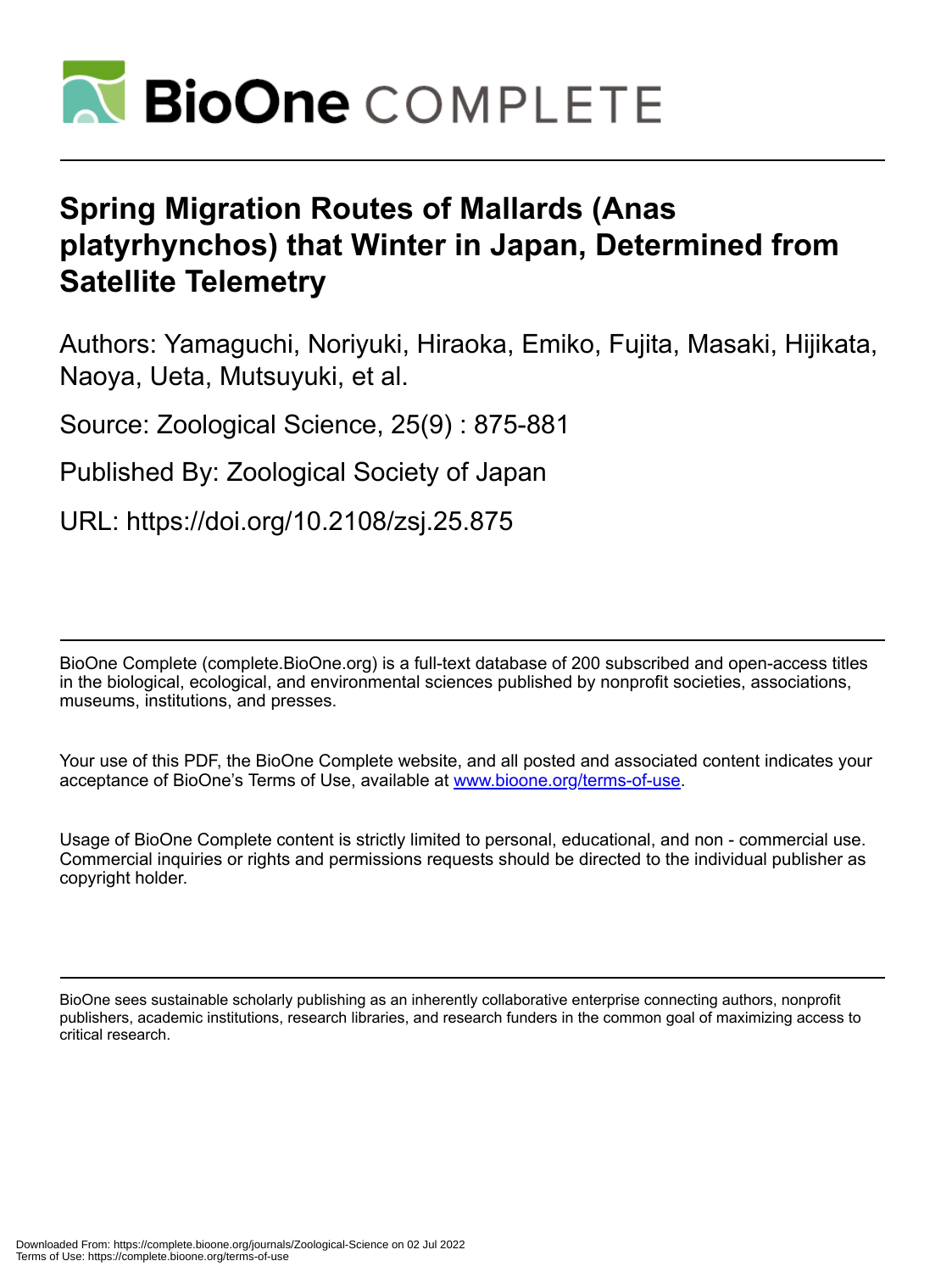# **Spring Migration Routes of Mallards (***Anas platyrhynchos***) that Winter in Japan, Determined from Satellite Telemetry**

**Noriyuki Yamaguchi1\*, Emiko Hiraoka1, Masaki Fujita1†, Naoya Hijikata1, Mutsuyuki Ueta2, Kentaro Takagi2, Satoshi Konno3, Miwa Okuyama3, Yuki Watanabe4, Yuichi Osa5, Emiko Morishita6, Ken-ichi Tokita7,** Katsuyoshi Umada<sup>3</sup>, Go Fujita<sup>1</sup> and Hiroyoshi Higuchi<sup>1</sup>

<sup>1</sup>School of Agriculture and Life Sciences, The University of Tokyo, Yayoi 1-1-1, Bunkyo-ku, Tokyo 113-8657, Japan

<sup>2</sup>Japan Bird Research Association, Misawa 1-26-9, Hino, Tokyo 191-0032, Japan <sup>3</sup>Japanese Bird Banding Association, Koyasan 115, Abiko, Chiba 270-1145, Japan <sup>4</sup>Akan International Crane Center, Akan 23-40, Kushiro, Hokkaido 085-0245, Japan <sup>5</sup>Hokkaido Institute of Environmental Sciences, Urami 2-2-54, Kushiro, Hokkaido 060-0819, Japan <sup>6</sup>Eco Produce Corporation, Nishi-Asuma 1813-1-9-201, Nishi-ku, Saitama City, Saitama 331-0061, Japan <sup>7</sup>Abiko City Museum of Birds, Koyasan 234-3, Abiko, Chiba 270-1145, Japan

**Wild birds, in particular waterfowl, are common reservoirs of low pathogenic avian influenza viruses, and infected individuals could spread the viruses during migrations. We used satellite telemetry to track the spring migration of the mallard ducks (***Anas platyrhynchos***) that winter in Japan. We studied their migration routes, distribution of stopover and breeding sites, and timing of migration movements. We tracked 23 mallards from four different wintering sites. Nine of the 23 mallards reached presumable breeding sites, where migration terminated. The migration routes of the birds greatly differed not only among the wintering sites but also within the same wintering site, although the general feature of the routes was shared among birds within the same wintering site. The mallards used several stopover sites, and they typically stayed for a long period (about one to four weeks) at a site between migration intervals of two to three days. Stopover sites were located in northeast Japan, the eastern coastline of South Korea and North Korea, and the interior of Far Eastern Russia. Mallards from three different wintering sites used a stopover area near the middle part of the Ussuri river in Russia. The terminal sites, which were presumably also breeding sites, were distributed widely over northeast Asia and Far Eastern Russia. These results suggest that mallards that winter in Japan originate from breeding areas widely distributed across eastern Asia. Mallards could potentially transmit avian influenza viruses between Japan and a broad region of northeastern Asia.**

**Key words:** spring migration route, satellite-tracking, Mallard, Anas platyrhynchos, avian influenza

# **INTRODUCTION**

Wild birds, in particular waterfowl, play a role on the circulation of influenza A virus. They often carry lowly pathogenic avian influenza (LPAI) viruses (Alexander, 2000; Munster et al., 2005; Olsen et al., 2006), and infected individuals could spread LPAI viruses over a wide area, since many waterfowl migrate long distances between the

\* Corresponding author. Phone: +81-3-5841-8150; Fax : +81-3-5841-8150; E-mail: noriyuki@es.a.u-tokyo.ac.jp

† Present address: Okinawa Prefectural Museum and Art Museum, Omoro 3-1-1, Naha, Okinawa 900-0006, Japan. doi:10.2108/zsj.25.875

breeding and wintering grounds. Migratory waterfowl may also carry highly pathogenic avian influenza (HPAI) viruses which pose a risk for interspecific transmission into poultry, typically resulting in high mortality and requiring the culling of infected flocks (Liu et al., 2005; Olsen et al., 2006). Furthermore, in Asia wild birds are now suspected of spreading of the highly pathogenic H5N1 avian influenza virus over long distances through migration (Li et al., 2004; Chen et al., 2006).

To understand the current circulation mechanism of LPAI/HPAI viruses, we need to study the movements, distribution, and abundance of host species, as well as the ecology, life history, and phylogeography of the viruses. Although there have been many phylogeographical and ecological studies of LPAI viruses and many reports on the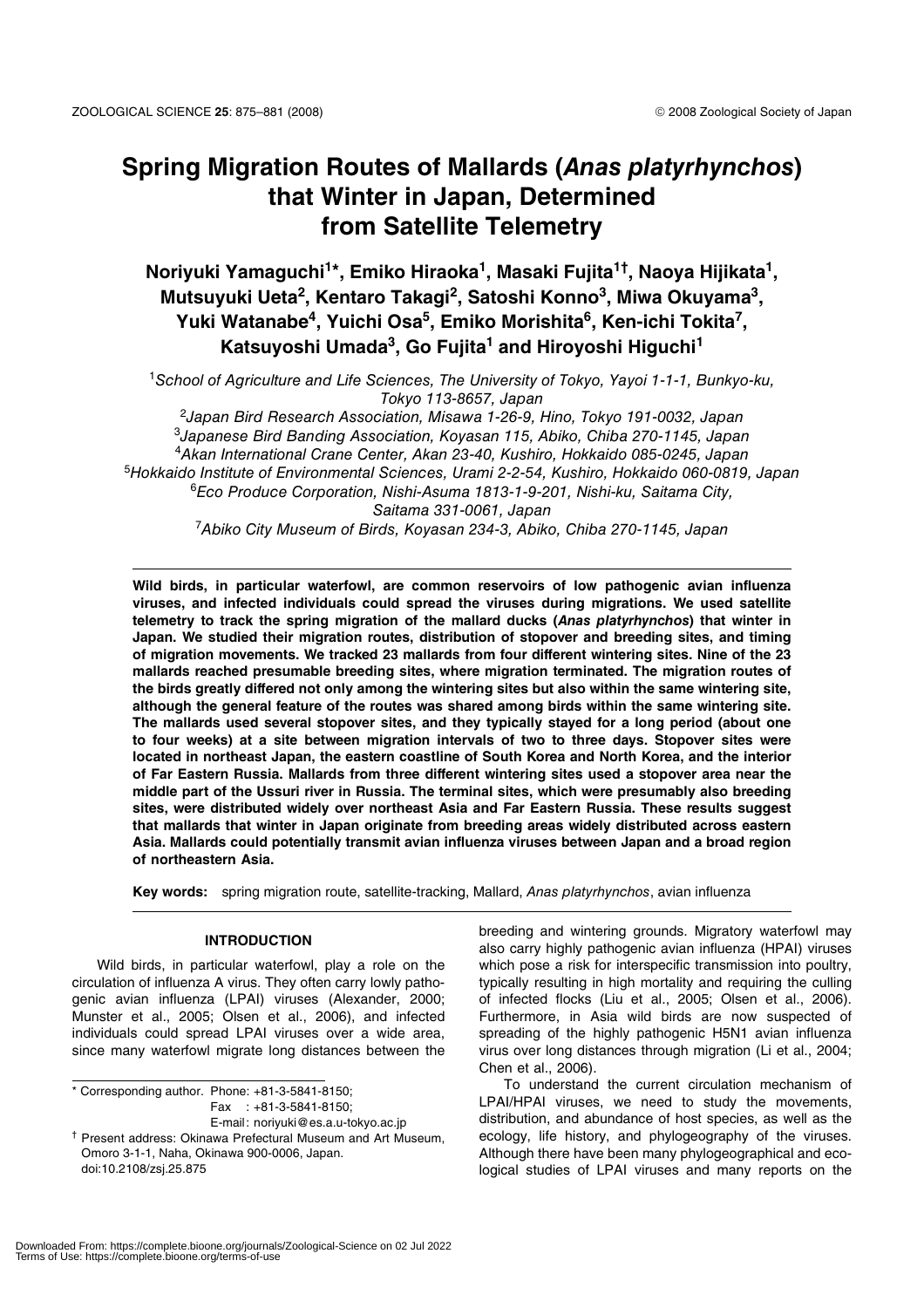prevalence of LPAI/HPAI (e.g., de Jong et al., 1997; Delogu et al., 2003; Hatchette et al., 2004; Gilbert et al., 2006; Olsen et al., 2006; Munster et al., 2007), there has been little research on the movement patterns of waterfowl, particularly in eastern Asia. This prevents us from fully understanding the epidemiological system of LPAI/HPAI, and results in unsound speculation regarding the role that wild birds and their wetland habitats may play in the spread of influenza viruses.

Avian influenza viruses spread in several possible ways, including movements of infected poultry, re-use of inadequately cleansed transportation crates, commercial trade in caged wild birds, and migration movements of wild birds (Birdlife International, 2007). However, it is still not clear which of these pathways play an important role in the spread of HPAI viruses. To evaluate the potential role of wild birds in the circulation of HPAI, it is important to know the migration routes of waterfowl such as ducks. The prevalence of HPAI in the ducks and the degree of their interaction with poultry such as domestic ducks should then be examined for each stopover site. Little is known, however, about the migration of waterfowl in East Asia, where HPAI outbreaks in poultry have already occurred in many areas, including Japan (Li et al., 2004; World Health Organization, 2007).

Satellite tracking is a powerful technique for studying bird migration because it allows tracking of individual birds worldwide (Cohn, 1999; Webster et al., 2002; Higuchi and Pierre, 2005). Via satellite-tracking studies, scientists have enhanced their understanding of avian migratory pathways (e.g., Higuchi et al., 1996, 1998, 2004, 2005; Kanai et al, 2002; Fox et al., 2003; Meyburg et al., 2003) and migratory behaviors or strategies (e.g., Hake et al., 2003; Ueta and Higuchi, 2002; Thorup et al., 2003).

We used satellite telemetry to track mallard ducks (Anas platyrhynchos) that winter in Japan during their spring migration to East Asia. The mallard is one of the most abundant waterfowl in the world, and Munster et al. (2005) detected numerous influenza A virus subtypes, including the varieties H5 and H7, which may sometimes be highly pathogenic, in this species. In this paper, we report the spring migration routes, distribution and habitat at stopover and breeding sites, and movement patterns of mallards through time. The results reported here are not directly related to the understanding of the observed spread of HPAI avian influenza viruses, but provide basic information on the migration of a duck species that may carry the viruses. We also

demonstrate the importance of Japanese winter habitats to mallards that nest over a broad region of eastern Asia, and identify important stopover areas used by mallards during migration. An understanding of linkages between wintering, migration, and nesting habitats is critical in developing conservation plans for migratory waterfowl.

# **MATERIALS AND METHODS**

#### **Satellite tracking**

In the 2005–2006 and 2006–2007 wintering seasons, we captured a total of 65 mallards at four widely separated wintering areas in Japan; (1) Obihiro (42°56'N, 143°18'E), Hokkaido Prefecture, (2) Saitama Imperial Wild Duck Preserve (42°58'N, 139°43'E), Saitama Prefecture, (3) Sasebo Zoological Park and Botanical Garden (33°12'N, 129°42'E), Nagasaki Prefecture, and (4) Sadohara (32°02'N, 131°29'E), Miyazaki Prefecture (Table 1). Distances between capture sites ranged from 270–911 km. We captured these birds harmlessly by using ring nets and flat net traps.

We attached satellite transmitters (platform transmitter terminals [PTTs] to the back of the birds with a harness system. The harness consisted of two Teflon-treated ribbons sewn to an attachment point at the anterior end of the PTT. The ribbons crossed beneath the bird's breast, where they passed through a small tube at the keel of sternum, and were sewn together with a nylon thread. The ribbons were then sewn to an attachment point at each corner of the posterior end of the PTT. We expected that the PTTs would fall off when the thread deteriorated two or three years after attachment. We used solar- and battery-powered PTTs (Models 16GS and 20GS, respectively; North Star Science and Technology) that weighed 20 g, and were 50×20×17 mm in size, with a 198-mm antenna. We also used 12-g solar powered PTTs and 30-g Argos GPS PTTs (Microwave Telemetry) that were 43×18×14 mm and 62×22×21 mm in size, respectively, with a 178-mm antenna. At the time of capture, birds ranged from 880–1450 g in body weight. The weight of a PTT plus harness was only 1.2–3% of the body weight of the birds.

The PTT locations were estimated by the Argos system (Argos, 1996) and were reported as latitude and longitude (WGS84 datum), with location times recorded as Greenwich Meridian Time (GMT). Argos classified the location accuracy (location class, LC) into 3, 2, 1, 0, A, B, and Z. The standard deviation of positional error on the latitudinal and longitudinal axes was <150 m for LC 3, 150–350 m for LC 2, 350–1000 m for LC 1, and >1000 m for LC 0; the location accuracy for LCs A, B, and Z could not be determined. Since other studies have reported that the approximate accuracy of LC 0 is within 10 km (Bothers et al., 1998; Britten et al., 1999; Hays et al., 2001), the standard deviation may have been less than 5 km for LC 0. We used the locations of LCs 0 to 3 to determine the migration routes of marked mallards. Since mallards move thousands of kilometers during migration, location errors of <10 km were negligible.

**Table 1.** Capture sites, date of capture, and number of male and female mallards deployed with PTT. In the column for success rate of tracking, sets of three numbers indicate birds that were successfully tracked to their terminal sites / birds that were tracked at least partially / birds that were deployed with PTT.

| Capture site | Capture date<br>(m/d/v)     | Success rate of tracking |         | Total birds deployed |
|--------------|-----------------------------|--------------------------|---------|----------------------|
|              |                             | males                    | females | with PTT             |
| Obihiro      | 12/16/05, 11/08/06          | 0/0/19                   | 0/1/6   | 25                   |
| Saitama      | 01/31/05. 12/26/06-01/05/07 | 3/3/7                    | 1/5/9   | 16                   |
| Sasebo       | 03/12/07-03/14/07           | 1/5/6                    | 2/2/3   | 9                    |
| Mivazaki     | 11/12/06-02/23/07           | -8<br>$2/4/$             | 1/7/7   | 15                   |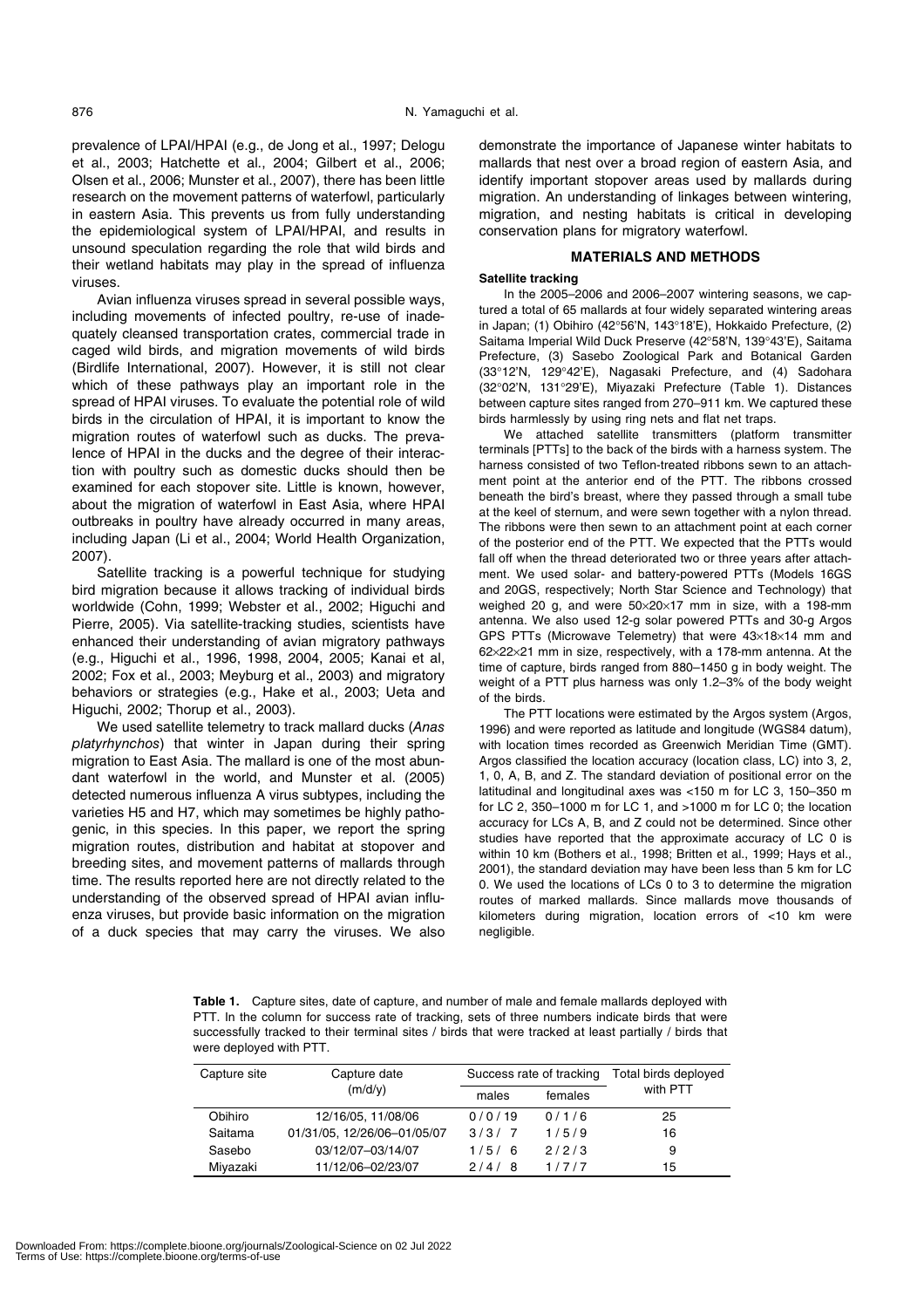# **Statistical analyses**

We determined departure dates at wintering sites, and determined arrival dates, departure dates, and duration of stays at stopover sites. Because locations of some PTTs were intermittent, we could not always determine exact departure or arrival dates. When

the exact date of a migration movement could not be determined, we used the central date in the range of possible dates. If there were an uneven number of days in the potential range, we used the later of the two most central dates. We did not estimate arrival or departure dates if the potential range of dates was >5 days.



**Fig. 1.** Spring migration routes of mallards marked with satellite radio transmitters at four wintering sites in Japan. Red circles indicate wintering sites (from north to south, Obihiro, Saimata, Sasebo, and Miyazaki). The routes of mallards from different sites are indicated by purple (Obihiro), light green (Saitama), orange (Sasebo), and blue (Miyazaki). When the time interval between two adjacent PTT locations was more than two days, the segment is shown by a dotted line.



**Fig. 2.** Distribution of stopover sites of mallards during spring migration from Japan. Large rivers are shown with grey lines. The color of a point indicates the wintering site of the bird that used the stopover site (purple, Obihiro; green, Saitama; orange, Sasebo; blue, Miyazaki). Red box indicates stopover areas shared by mallards from different wintering sites.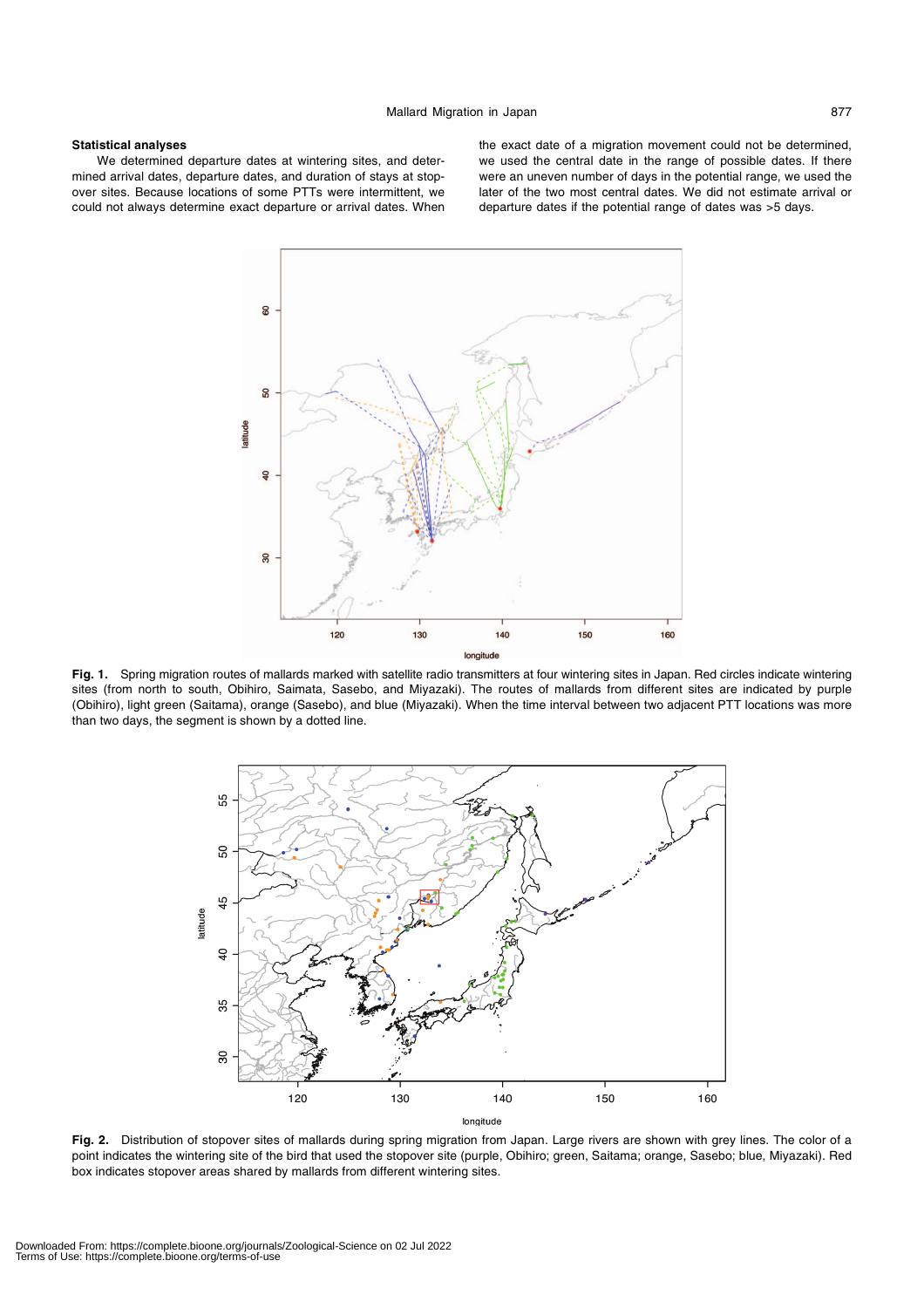A stopover site was defined as an area used after departure from winter area, and where a mallard did not travel in one particular direction (i.e. it exhibited a more or less random movement pattern) for at least 24 h. We obtained the coordinates of a stopover site by calculating the centroid of PTT locations for the site. If a PTT location had no adjacent location for more than 24 h, we did not classify it as a stopover site, because we could not distinguish between a bird actually staying at a single location and signals being scarce around the location. A terminal site was defined as the last site at which a bird stayed for more than one month. We expect that most terminal sites also represented breeding and molting sites of the tracked birds. Because the duration of incubation is 27 or 28 days for mallards (Cramp et al. 1985), females had to stay at a terminal site for more than a month for it to be considered a nesting site. Although most males do not care for their eggs or chicks, they also stay at breeding sites and molt their plumage (Cramp et al., 1985), so we also considered that males that spent >1 month at a terminal site were breeding.

The travel distance from one site to the next was calculated as the geodesic distance between two coordinates on the ellipsoid, using Vincenty's inverse formulae (Vincenty, 1975). We calculated the mean duration of stopover intervals throughout migration by averaging the mean number of days each bird remained at its various stopover sites (for example, four means of staying durations in various stopover sites were obtained from the four birds released at Miyazaki, and then a mean of the four means was calculated). Obvious outliers were excluded from calculations, but the values for the outliers are reported in the results. All calculations were carried out using R 2.6.0 (R Development Core Team, 2007).

# **RESULTS**

#### **Migration routes**

We tracked migration routes for 27 of the 65 mallards to which we attached PTTs (Table 1, Fig. 1). Thirty-eight of the PTTs stopped functioning for unknown reasons shortly after the birds were released. Of the 27 mallards that departed winter sites with functional PTTs, 10 birds completed migration to terminal sites, whereas 17 PTTs stopped functioning during migration (Table 1). Some birds may have been shot by hunters.

Migration routes differed greatly, not only among individuals from different wintering sites but also among individuals from the same wintering site, although mallards from the same wintering sites followed the same general migration routes. The only mallard that departed from Obihiro with a functional PTT moved along Kuril Islands and almost reached Kamchatka Peninsula, before the PTT stopped transmitting near Onekotan Island. Six mallards from Saitama traveled northward and crossed the Sea of Japan, although the route taken by some individuals was uncertain because those birds moved long distances between transmissions. All six of the birds reached the southeastern area of Far Eastern Russia. One male ended its spring migration in Niigata Prefecture, Japan (about 210 km north of the original site). The mallards from Sasebo and Miyazaki traveled northward, and most crossed the Sea of Japan just like the mallards from Saitama. However, some birds went north along the eastern coastline of the Korean Peninsula. Most birds stayed around the border between North Korea and China. One bird from Sasebo and two birds from Miyazaki moved farther inland and reached points near the borders between Nei Monggol, China, and Russia (one from Sasebo and one from Miyazaki, ca. 49°N, 118°E; the other from Miyazaki, ca. 54°N, 125°E) (Fig 1). In some cases, birds exhibited a sharp change in direction during migration. A mallard from Sasebo moved northward from the north end of the coastline of North Korea, reached the border between Russia and China in northern Heilongjiang Province (45°39'N, 132°45'E) after crossing the Sea of Japan directly, and then turned sharply west and finally arrived at the border between Russia and China in southern Chitinskaya (49°25'N, 119°37'E). A bird from Saitama reached northern Khabarovsk (51°22'N, 137°02'E), and then turned east and reached the north end of Sakhalin Island.

# **Migration schedule and movement pattern**

The estimated departure dates from wintering sites and the arrival dates at terminal sites differed greatly among individuals and ranged over several months, even among birds that had wintered at the same site (Table 2). The tracked mallards stopped at several locations during migration (Fig. 2). For those that reached terminal sites, the mean number of stopover sites was 3.00, 2.00, and 1.33 for birds from Saitama, Sasebo, and Miyazaki, respectively. Mallards typically stayed for a long time (about one to four weeks) at one site between short travel periods of around two or three days (Fig. 3, Table 2).

# **Distribution of stopover sites and terminal sites**

Stopover sites were scattered around northeastrtn Japan, the eastern coastline of South Korea and North Korea, and the interior of Far Eastern Russia (Fig. 2). Stopover sites were often located near coastlines or along the

**Table 2.** Range of departure dates from the four wintering sites, arrival dates at terminal sites, mean duration (± SD) birds were in migration between two stopover sites, mean duration (±SD) in staying at stopover sites, and mean number (±SD) of stopover sites. The calculation method for each statistics is described in Methods. Numbers in parentheses indicate sample sizes. We could not estimate departure dates at Obihiro and Sasebo, because departures occurred on an unknown date over a period of more than 5 days. No birds tracked from Obihiro completed their migration. When calculating mean travel durations, we eliminated outliers of 36 days for Saitama and 61 days for Miyazaki that probably resulted from our failure to detect stopover sites due to missing locations for some days.

| Capture site | Departure date<br>from capture site | Arrival date<br>at terminal site | Duration of<br>migration (days) | Duration at<br>stopover sites (days) | Number of<br>stopover sites |
|--------------|-------------------------------------|----------------------------------|---------------------------------|--------------------------------------|-----------------------------|
| Obihiro      |                                     |                                  | 1.67 (1)                        | 4.5(1)                               |                             |
| Saitama      | 2/25/06-4/15/06 (4)                 | 5/4/06(1)                        |                                 |                                      |                             |
|              | 5/10/07(1)                          | $5/1 - 6/10(3)$                  | $2.64 \pm 1.26$ (8)             | $17.60 \pm 7.98$ (8)                 | $3.00 \pm 2.45$ (4)         |
| Sasebo       |                                     | 4/17, 5/23(2)                    | $2.08 \pm 0.38$ (3)             | $19.38 \pm 0.88$ (2)                 | $2.00 \pm 1.73$ (3)         |
| Miyazaki     | $3/16 - 4/20(8)$                    | 4/15, 4/30(2)                    | $3.15 \pm 1.71$ (8)             | $27.81 \pm 15.97$ (4)                | $1.33 \pm 0.82$ (4)         |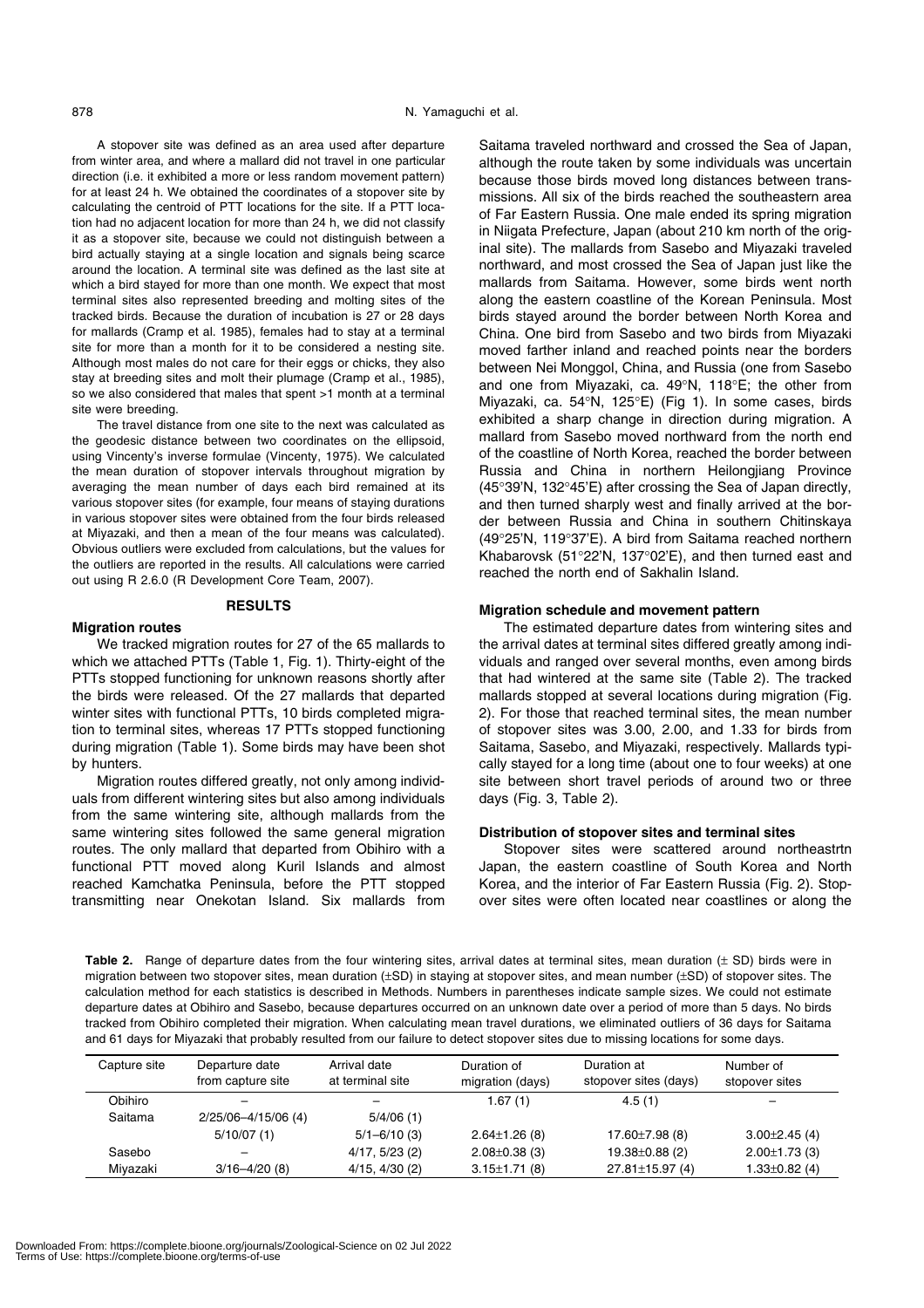

Fig. 3. Relationships between date (Julian days from 1 January) and cumulative distance (10<sup>3</sup> km) for mallards marked with satellite radio transmitters that migrated from wintering sites in Japan. Results are shown for individuals 66835 (wintered at Saitama), 74952 (wintered at Sasebo), and 68191 (wintered at Miyazaki). These birds reached the terminal sites of their migration.



**Fig. 4.** Distribution of terminal sites (presumed breeding sites). Large rivers are shown wtih grey lines. Each symbol indicates the wintering site of a bird that arrived at a terminal site ( $\triangle$ : Saitama;  $\times$ : Sasebo;  $\bigcirc$ : Miyazaki).

basins of large rivers. Both of the birds from Sasebo and those from Miyazaki stopped over on the coast of North Korea. Mallards from Saitama, Sasebo, and Miyazaki each used stopover locations at Ozero Chanka Lake and the middle part of the Ussuri river around the boundary of China and Russia (45°–46°N, 132°–134°E).

The terminal sites, which were presumably breeding sites, were distributed widely across northeastern Asia and Far Eastern Russia, and in most cases were located along the basins of large rivers similar to the stopover sites (Fig. 4). The distribution of terminal sites seemed to differ among birds from different wintering sites. The terminal sites of Sasebo birds were the farthest westward, those of Saitama birds were the farthest eastward, and those of mallards from Miyazaki lay between these regions. However, we could not carry out a statistical analysis due to the small sample size.

# **DISCUSSION**

We tracked the spring migration of 27 mallards from the four wintering sites in Japan. After departing Japan, many of the birds crossed the Sea of Japan directly and reached the coastline of North Korea. It was expected that ducks wintering in Kyushu Island would travel through the Korean Peninsula in migration; however, most did not. Instead most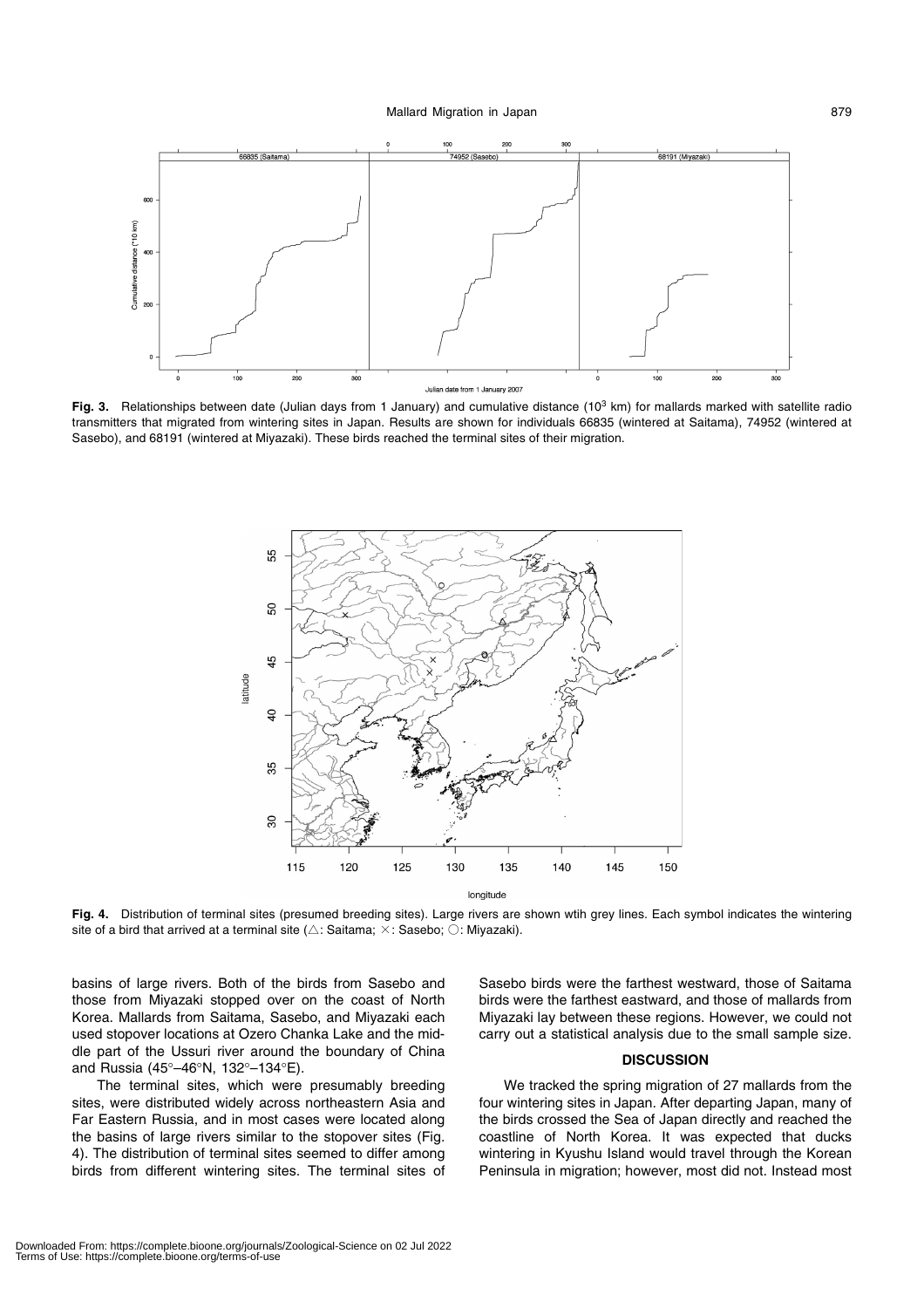bypassed the Korean Peninsula by migrating across the Sea of Japan, or followed the coastline of Korea. Although mallards from Kyushu typically moved farther westward than birds marked on Honshu or Hokkaido, there was considerable overlap between the two, and there were individual differences among birds from the same wintering area. Although we could not determine the terminal sites of migration for some of the tracked birds, those that we did follow to the conclusion of their migration suggest that mallards that winter in Japan originate from breeding sites widely scattered around the interior of northern China and Far Eastern Russia. The stopover sites were also distributed over a broad range. However, we emphasize that some stopover sites were used by birds from widely separated wintering sites (Saitama, Sasebo, and Miyazaki; the distance from Saitama–Sasebo is 969.5 km; Sasebo– Miyazaki, 211.7 km; Miyazaki–Saitama, 876.3 km). Mallards from both Honshu and Kyushu used the same stopover locations on Khanka Lake and the middle portion of the Ussuri River. This indicates that the migration routes of the mallards that winter in Japan form a complex network in Asia, and that the individuals from different wintering sites use some common stopover sites during migration.

Mallards employed a "long-stay and short-travel" migration strategy. Individuals typically had long stopovers of several weeks between trips of two or three days. Because mallards always employ powered flights and have heavy body weight relative to wing area, their flights would consume considerable energy (Kelinger, 1995). Long stopovers are likely necessary to replenish energy reserves used during migration. Our data indicate that it takes several weeks to replenish the energy reserves consumed by a trip. This migration pattern is different from that of hawks such as grey-faced buzzards (Butastur indicus) and Oriental honeybuzzards (Pernis ptilorhyncus) (Higuchi et al., 2005; Shiu et al., 2006). These raptor species can travel for long distances by using soaring flight, and thus exhibit a "short-stay and long-travel" migration strategy.

Although band-recovery data for mallards marked in Japan are available from 1961 (Yamashina Institute for Ornithology, 2002), we had little information on mallard stopover sites, possible breeding sites, or movement patterns during migration in Asia. Band-recovery data merely connected release and recovery locations, and most recoveries were likely mallards shot by hunters in Russia (Yamashina Institute for Ornithology, 2002). The present study is the first that reports the details of migration routes, distribution of stopover sites, possible breeding sites, and movement patterns of mallards from different wintering sites in Japan.

Our results are important in understanding the breeding distribution of mallards that winter in Japan and in identifying their major migration habitats. Our findings also contribute to understanding the transmission of avian influenza viruses. The migration routes of the mallards suggest a complex network, in which birds from different wintering areas cooccurred at some stopover sites. Thus, mallards could contribute to the wide occurrence of the lowly pathogenic avian influenza and the current or future spread of the highly pathogenic avian influenza through fecal-oral transmission at shared stopover areas (Webster, 1992). The viruses may disperse from "hub" stopover sites to various other sites.

Our data on the migration routes, stopover sites, and movement rates of mallards will be useful in predicting the range and speed of the spread of LPAI/HPAI viruses, although some other information is needed to evaluate these data, e.g., the degree of interaction between waterfowl (and their feces) and poultry, inter- and intraspecific infectivity of LPAI/ HPAI, and the incubation period and survival rate of HPAI infected birds. The frequency of HPAI outbreaks detected in Asia has increased in the last decade. Thirteen countries in Asia have confirmed the occurrence of HPAI (subtype H5N1) in poultry and wild birds such as the bar-headed goose (Anser indicus), the great black-headed gull (Larus ichthyaetus), and the brown-headed gull (Larus brunnicephalus) since 2003 (Liu et al., 2005; World Hearth Organization, 2007). Because the precursor genes of future pandemic influenza viruses are perpetuated in ducks that nest in Siberia (Okazaki et al., 2000), studies on waterfowl migration, and the life history and phylogeography of avian influenza viruses, should rapidly be initiated in Asia.

# **ACKNOWLEDGMENTS**

We thank Mr. Kiyoshi Uchida and members of the Society for the Preservation of Traditional Duck Hunting (Chair: Mr. Shiro Nakatake) for their assistance in the field, and Dr. Jerry W. Hupp for reviewing a draft of this paper. This research was funded by the Ministry of the Environment and the Ministry of Education, Culture, Sports, Science and Technology, Japan.

## **REFERENCES**

- Alexander DJ (2000) A review of avian influenza in different bird species. Vet Microbiol 74: 3–13
- Argos (1996) User's Manual. CLS/Service Argos, Landover, Maryland
- Bird Life International (2007) BirdLife statement on avian influenza. URL: http://www.birdlife.org/action/science/species/avian\_flu/ index.html
- Britten MW, Kennedy PL, Ambrose S (1999) Performance and accuracy evaluation of small satellite transmitters. J Wildlife Manage 63: 1349–1358
- Brothers N, Gales R, Hedd A, Robertson G (1998) Foraging movements of the shy albatross, Diomedea cauta, breeding in Australia: implications for interactions with longline fisheries. Ibis 140: 12–17
- Chen H, et al. (2006) Establishment of multiple sublineages of H5N1 influenza virus in Asia: implications for pandemic control. Proc Natl Acad Sci USA 103: 2845–2850
- Cohn JP (1999) Tracking wildlife: high-tech devices help biologists trace the movement of animals through sky and sea. Bio-Science 49: 12–17
- Cramp S, et al. (1985) Handbook of the Birds of Europe, the Middle East and North Africa — The Birds of the Western Palearctic, Vol I. Ostrich to Ducks. Oxford University Press, Oxford
- de Jong JC, Claas ECJ, Osterhaus ADME (1997) A pandemic warning? Nature 399: 554
- Delogu M, De Marco MA, Donatelli I, Campitelli L, Catelli E (2003) Ecological aspects of influenza A virus circulation in wild birds of the western Palearctic. Vet Res Com 27: 101–106
- Fox AD (2003) Spring migration routes and timing of Greenland white-fronted geese -- results from satellite telemetry. Oikos 103: 415–425
- Gilbert M, Xiao X, Domenech J, Lubroth J, Martin V, Slingenbergh J (2006) Anatidae migration in the western Palearctic and spread of highly pathogenic avian influenza H5N1 virus. Emerg Infec Dis 12: 1650–1656
- Hake M, Kjellén N, Alerstam T (2003) Age-dependent migration strategy in honey-buzzards, Pernis apivorus, tracked by satel-